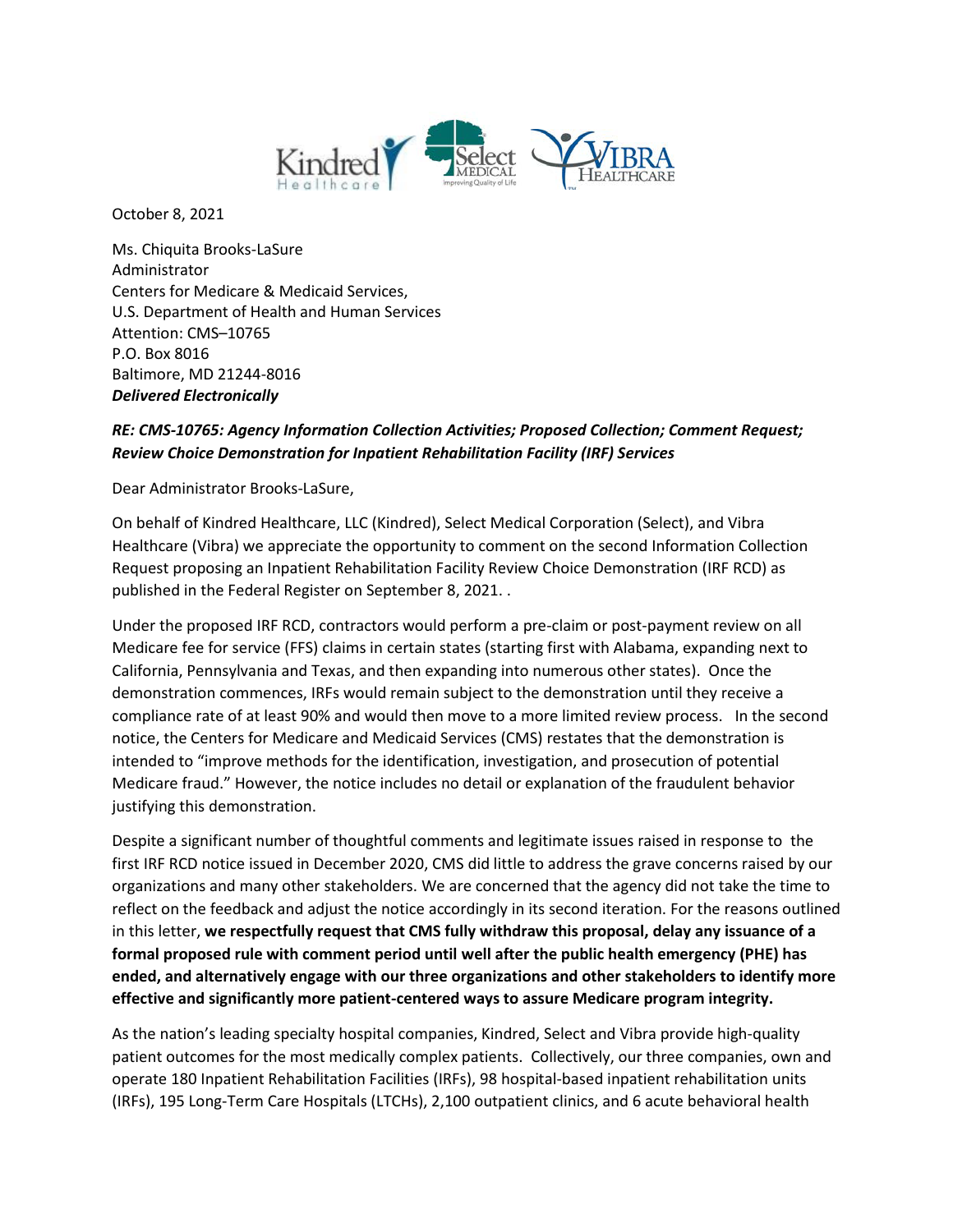locations. We help our patients reach their highest potential for health and healing with intensive medical, behavioral, and rehabilitative care through a compassionate patient experience. Our collective mission is to transition patients safely from the general acute setting, prioritize their recovery, and send them home. Our 80,000 dedicated and caring employees deliver healthcare services to more than 1.5 million patients annually across the nation.

Inpatient rehabilitation hospitals are for patients in need of intensive therapy provided through a rehabilitative, physician-led, team-oriented approach to care. Many inpatient rehabilitation hospital patients are recovering from the debilitating effects of traumatic injuries, strokes, spinal cord injuries, brain injuries, orthopedic and neurological conditions, and other serious injuries. Inpatient rehabilitation hospitals are licensed by the state as general acute care hospitals, with additional specialized services and expertise that enable recovery for the most medically-complex patients, and discharges to lower levels of care, if not directly to home.

Our hospitals have played an important and clinically valuable role in the public health response to the COVID-19 pandemic. We believe our nationwide presence comes with many responsibilities, including demonstrating leadership during times of crisis. Throughout the public health emergency, our combined specialty hospitals have cared for tens of thousands of critically-ill, medically complex patients with, or recovering from, COVID. Our dedicated clinicians delivered essential medical and rehabilitative care to patients including those reliant on ventilators, in medically-induced comas, or with substantial postintensive care needs. Throughout the PHE, our hospitals partnered with hospital systems across the country to address capacity constraints and provide relief for overwhelmed intensive care units and community hospitals.

 rehabilitation units to COVID-19-dedicated units, and delivering vital rehabilitative care to patients We count among our successes: establishing more efficient lines of communication outside of typical care silos, helping acute-care hospital partners handle unprecedented surge capacity, converting during their recovery who exhibit unique and challenging clinical presentations.

In regard to our request to withdraw the IRF RCD proposal, we offer the following rationale:

 *Timing Compromises PHE Response*. The timing, speed, and magnitude of IRF RCD will jeopardize public health goals and contradict the intent of PHE waivers, which in large part were put in place to relieve Short-Term Acute Care Hospital (STACH) capacity constraints. The waivers have proven successful, as they have enabled fluid transitions and Post-Acute Care (PAC) hospitals such as IRFs to work hand-in-glove with STACHs, which has had important implications for patient safety from COVID-19 infection and patient care.

Further, we believe CMS has failed to accurately estimate the incremental burden that the notice and proposed demonstration will place on our employees – both clinicians and administrative personnel – during this challenging time. Our healthcare and public health systems cannot afford to divert these resources, which have been become even more limited due to critical labor shortages.

 proceed with IRF RCD until after the IRF industry is returned to normal operating order. The current care delivery environment with temporary waivers, makes it impossible for CMS to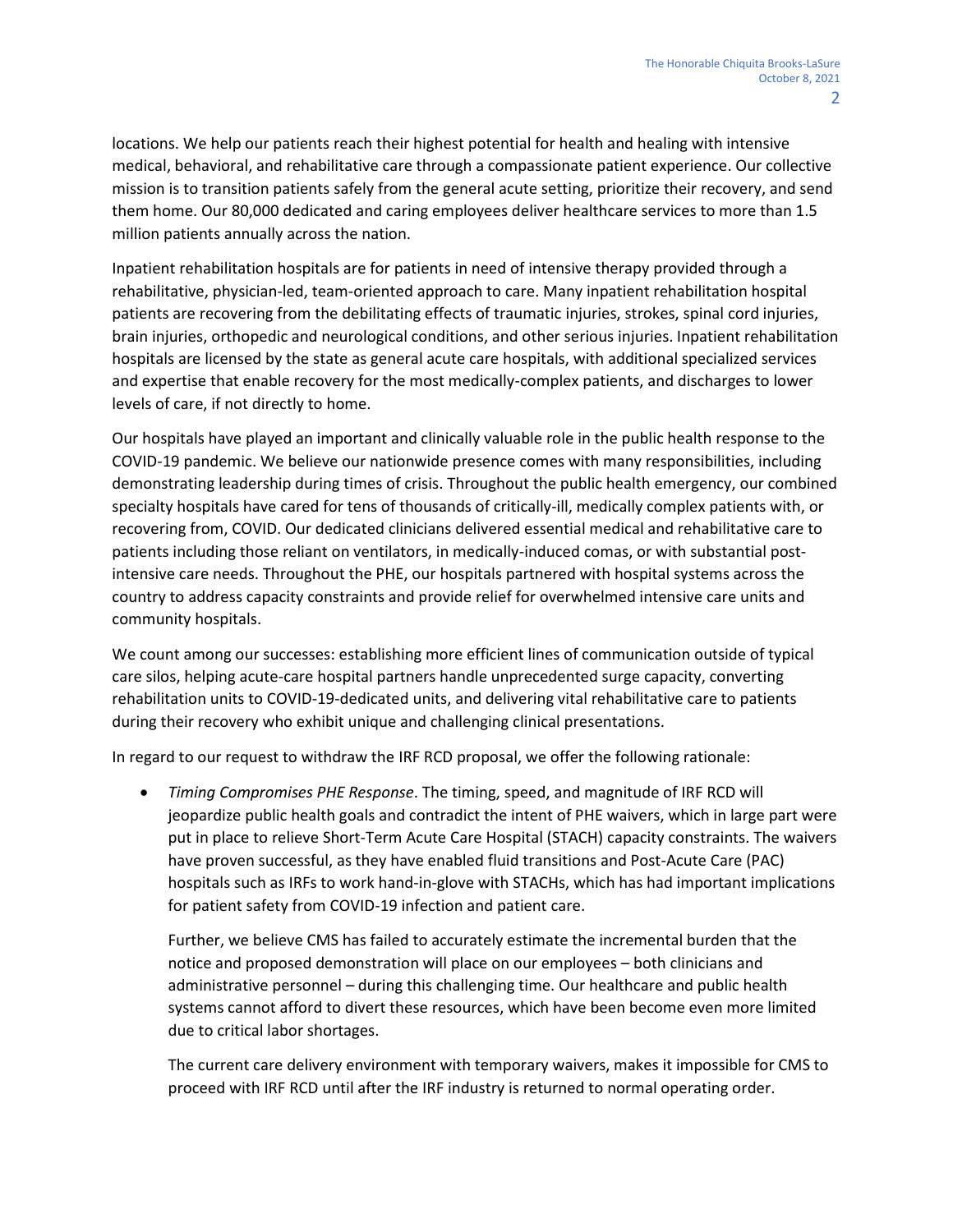PHE before determining if it is appropriate to proceed with the demonstration. Additionally, it is imperative that when CMS proceeds with a revised and improved IRF RCD, that it allows time for IRFs and our nation's entire health delivery system to recover from the ongoing PHE. The COVID-19 pandemic continues to devastate the healthcare industry and it will take a protracted, but unknown, period of time for the healthcare industry to stabilize and return to normal. Therefore, CMS should wait at least 1-2 years after the end of the declared

 (SNFs), which had previously accounted for the largest share of post-acute volume, have had significant decreases in volume and faced challenges in infection control, and at the same time, hospitals such as ours have stepped in to manage an increasingly more complex patient mix. *New Post-Acute Care Landscape Must Be Addressed First*. The PAC continuum prior to the PHE looks very different from the one serving our health system today. Skilled Nursing Facilities

 We ask for CMS to recognize the role that our hospitals have been playing during this critical to a PAC setting. IRF RCD – and the possibility of a prior authorization requirement in the future time, the implication being that the demonstration will exacerbate PHE-induced constraints to PAC, especially vital rehabilitative services. Importantly, the constituents most affected will be patients and families, who already experience significant stress at the point of hospital discharge – have the potential to place even more undue responsibility on patients and families, unnecessarily create barriers to PAC, and disregard new systems we have been operating under during the pandemic. The latter is especially important as we believe these changes present an opportunity for policymakers to re-assess the path forward for Post-Acute Care.

- the reliability of CMS' method for calculating potential payment errors. CMS has contended that combination of reviewers who are not licensed rehabilitation physicians and massive *IRF RCD Does Not Reflect Specialty Nature of Inpatient Rehabilitation*. We have concerns about IRFs were targeted for IRF RCD due to their high potential for improper payments and fraud. We believe this position is based on output from Comprehensive Error Rate Testing (CERT), a program under which Medicare contractors conduct a small (approximately one tenth of one percent of all Medicare IRF claims) sampling of claims to identify potential payment errors. The inconsistencies in payment error rates year to year suggest elements of the CERT program (which will largely be replicated in the IRF RCD) may not be reliable to support such a large-scale demonstration that will affect patient care and access to our specialty hospitals.
- elements are included, under IRF RCD or any other program integrity effort, it is only *Refinements are Needed with Respect to Reviewer Qualifications.* Only specialized rehabilitation physicians – physiatrists – can approve an admission to an IRF under Medicare regulations. Audit contractors typically employ nurses or therapists to second-guess the admissions decisions of rehabilitation physicians who actually treat Medicare patients. While it may be appropriate for nurses or therapists with experience in IRF care to review documentation to ensure all required appropriate for a physician who meets the Medicare definition of a rehabilitation physician be allowed to determine that a claim was not medically necessary.
- *Inappropriate Use of Statutory "Fraud Authority".* We believe the authority (section 402(a)(1)(J) of the Social Security Amendments (SSA) of 1967)1 under which CMS has cited to conduct this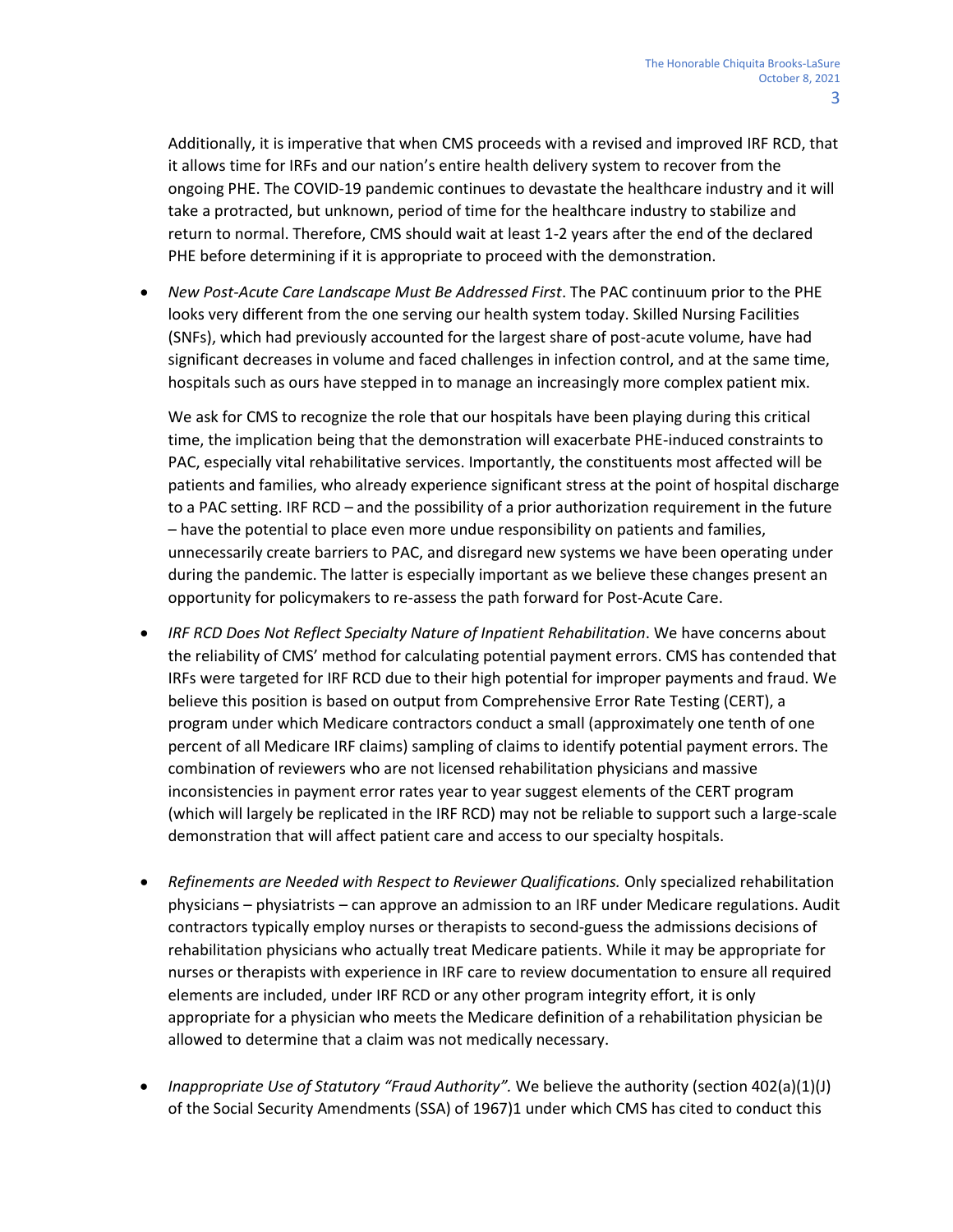demonstration does not align with circumstances specific to the IRF industry, the implication being that the intention of the statute does not match the issue at hand. There is no documented history of significant fraud within the IRF sector, while other provider and supplier settings targeted under this same authority in the past had significant documented cases of fraudulent activities. We do not believe the demonstration as it stands will achieve CMS's goals given this misalignment, and recommend CMS review other ways to address concerns that are commensurate with the existing, rigorous rules and regulations for licensed IRF hospitals.

• CMS Underestimates Burden Under Paperwork Reduction Act of 1995 (PRA). CMS has solicited comments on the proposed collection of information under the demonstration in order to comply with the PRA. Even independent of a pandemic that has continued to strain our internal resources, we believe CMS has significantly underestimated the additional resources required to implement and operate a demonstration of this magnitude. We urge CMS to consider these items as we believe it may be possible that initial estimates did not take into account what would be required in practice to undertake the proposed demonstration.

 We are committed to assisting CMS in its efforts to identify and address improper behavior, but believe the IRF RCD as it stands – and importantly, implemented at this precarious time – will not achieve these goals, and risks undermining other important public health goals and beneficiary access to care. Below, we have outlined our concerns in more detail and have highlighted areas we recommend CMS consider before moving forward with any demonstration. We hope this letter serves as an opening to collaborative conversations about the best way to approach this area of concern.

## **What Our Companies Are Already Doing**

We believe that it is important for CMS to understand and reflect upon the many existing initiatives and protocols our companies have in place in order to proactively identify and address issues around patient admissions that could lead to improper payments. We welcome further discussion with CMS about these activities.

 1. IRFs are specialty hospitals appropriate for only the most critical patients. Our respective staffing structures and investment in compliance programs reflect this belief. We have skilled, dedicated staff that focus on documentation review and admission criteria, and their work is supported by technology-enabled programs that consistently distinguish appropriate from inappropriate patients. This is evidenced by the fact that rehabilitation physicians actually turn away a high percentage of referrals.

 2. Ensuring that medically appropriate patients are admitted to our hospitals is a key priority, and top-down communication from leadership at our companies has ensured that our employees are regularly briefed on not only patient profiles, but also are provided the tools to make the right decision.

3. We have coordinated with our referral sources to develop consistent transition processes, this communication has facilitated strong partnerships that focus on patient placement in the right setting, at the right time.